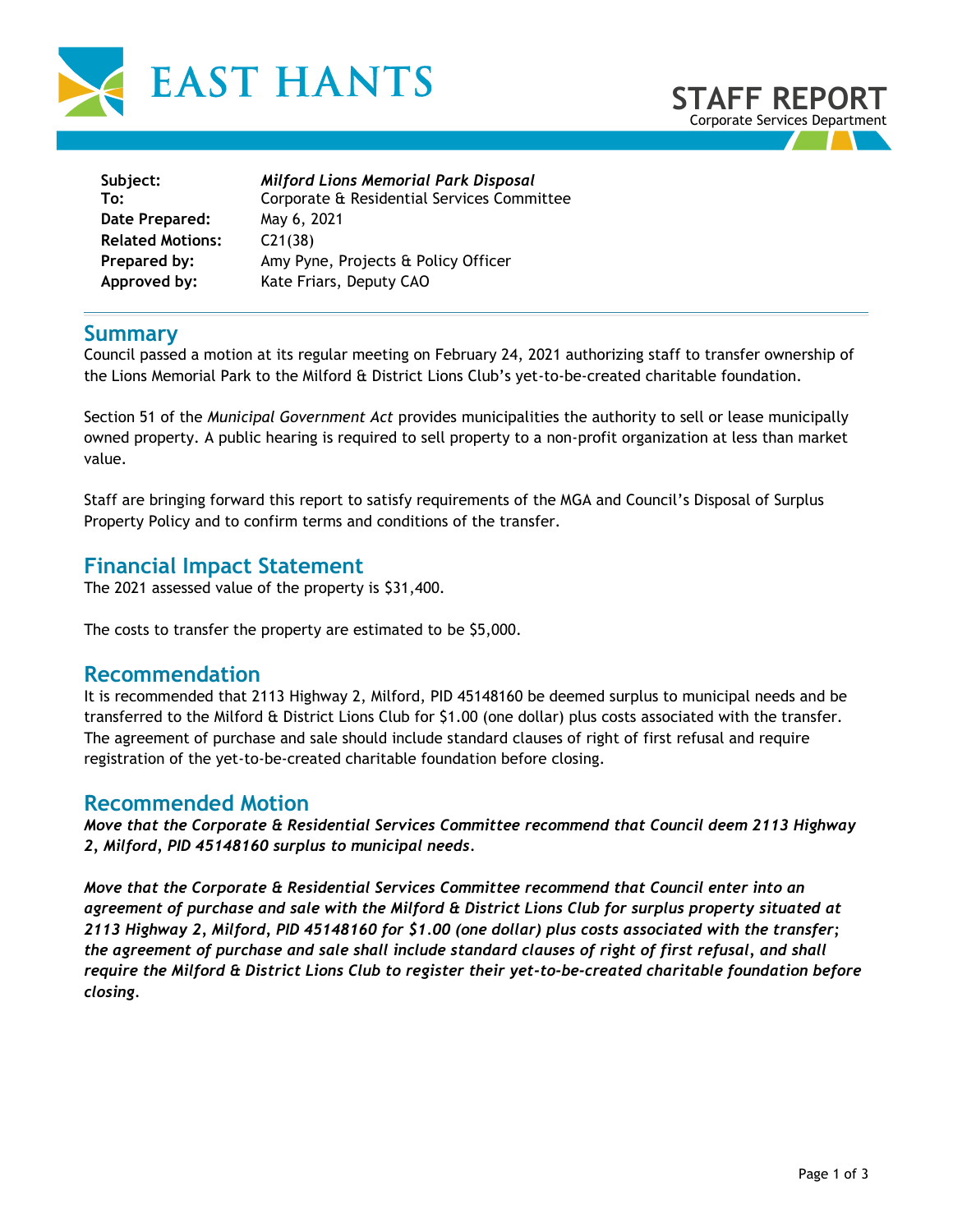## **Background**

The Lions Memorial Park is located at 2113 Highway 2, Milford, PID 45148160 (the "Subject Property"). East Hants entered into a ten (10) year lease agreement with the Milford & District Lions Club ("Lions Club"), made April 11, 2016, to enable the Lions Club to develop the Subject Property as public green space. The lease is renewable for as many further terms of ten (10) years as may be agreeable to the Municipality.

In January 2021, correspondence was received from the Lions Club detailing their interest in obtaining longterm control over the Subject Property. In order to facilitate future donations, the Lions Club is attempting to have the Lions Memorial Park established as a Registered Charitable Organization recognized by the Canadian Revenue Agency. The charity proposal would require long-term control over the property. The Lions Club proposed a 99-year lease or transfer of property ownership to a yet-to-be-created charitable foundation, for a nominal fee.

On February 24, 2021, Council passed motion C21(38) authorizing staff to transfer ownership of the Subject Property to the Lions Club's yet-to-be-created charitable foundation.

# **Discussion**

#### Municipal Government Act & Council's Disposal of Surplus Property Policy

The Municipality's powers to sell surplus property is governed by the *Municipal Government Act* (MGA), further supported by Council's Disposal of Surplus Property Policy (the "Policy"). The purpose of the Policy is to dispose of surplus real property in a fair, legally compliant, and impartial manner, which takes into account the highest financial return to East Hants balanced with economic and community development opportunities. Per section 1.2. (d) of the Policy, criteria used to deem a property surplus includes "a non-profit organization has an interest in acquiring the property to provide a service to the community."

Section 51 of the MGA requires a municipal council to hold a public hearing at a regularly scheduled council meeting respecting the sale of a property to a non-profit organization at a price less than market value. The purpose of the public hearing is for Council to hear input from the public prior to making a final decision with respect to the sale of the property. In order to comply with the advertising requirements as set out in the MGA the first advertisement can occur at the end of May 2021 following Council's motion to proceed with the surplus disposal. The public hearing would then be held at Council's regular meeting of June 23, 2021.

#### Terms and Conditions

Staff recommend a purchase price of \$1.00 (one dollar). The Lions Club has developed the Subject Property into a public greenspace providing service to the community, satisfying a below market sale under the Policy and the MGA.

Staff recommend the Lions Club reimburse East Hants the costs associated with transfer of the Subject Property. The Subject Property is not migrated to the Land Registry System (LRS); furthermore, title to the property is by way of multiple separate deeds. A surveyor is required to prepare a new property description in order to complete migration to the LRS to allow for transfer of ownership. Staff are in the process of coordinating these activities, at an estimated cost of \$5,000. These activities are required to facilitate transfer of ownership and are only being completed as a result of the Lions Club's request.

Staff recommend standard language for right of first refusal, including should the yet-to-be-created charitable foundation cease operations the Subject Property and/or it is no longer used as a public park it is transferred back to the Municipality for \$1.00 (one dollar), with the Lions Club covering any applicable transfer costs.

Staff recommend that the agreement of purchase and sale requires the Lions Club's yet-to-be-created charitable foundation be registered prior to closing.